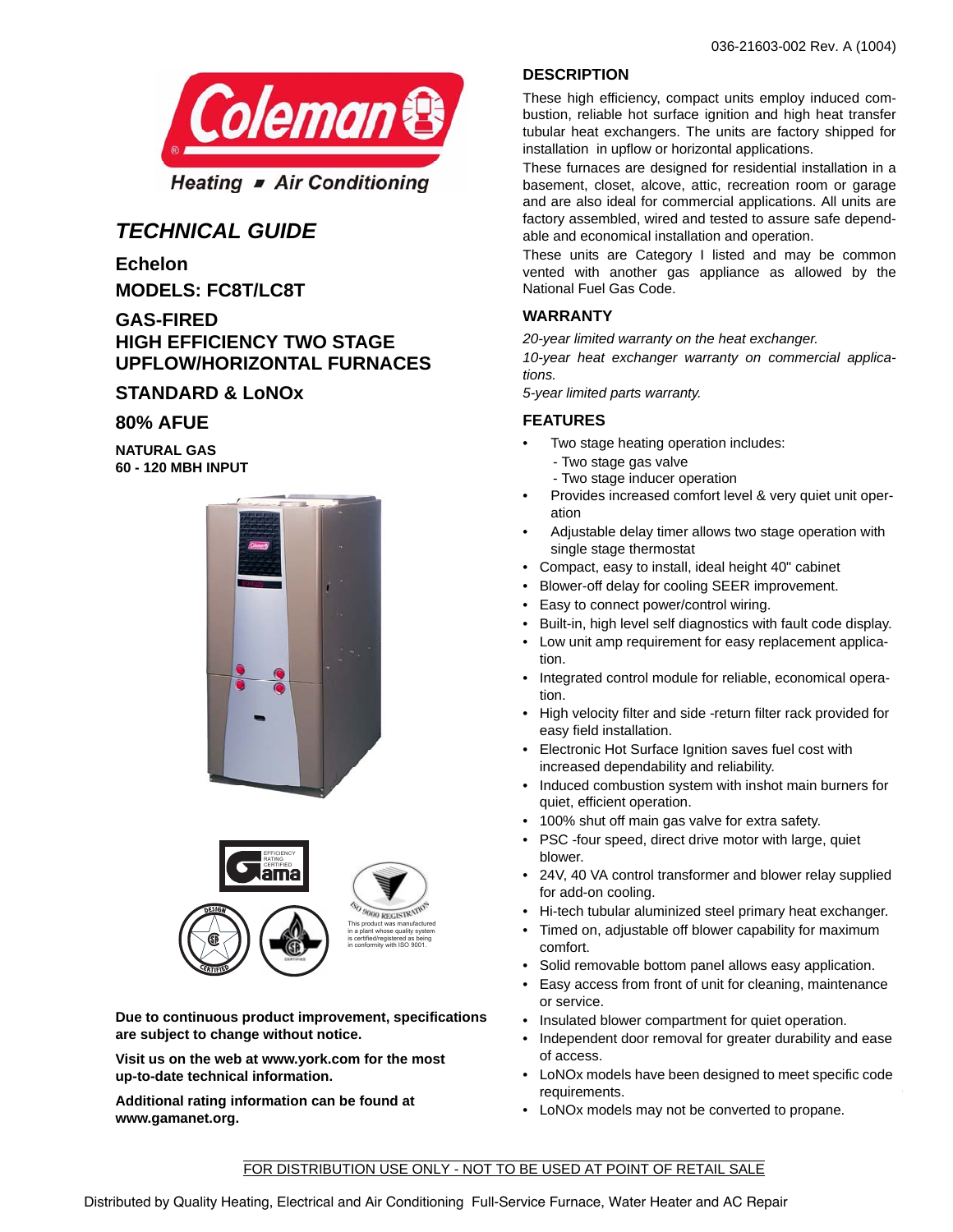

## **CABINET AND DUCT DIMENSIONS**

| Model              | <b>BTUH Output</b> | <b>CFM</b> | <b>Cabinet Size</b> | <b>Cabinet Dimension</b> |        |        |        |  |
|--------------------|--------------------|------------|---------------------|--------------------------|--------|--------|--------|--|
|                    | <b>MBH</b>         |            |                     | A                        | в      | C      | D      |  |
| (F,L)C8T060A12UH11 | 46/34              | 1200       |                     | 141/2                    | 13 1/4 | 101/8  | 101/8  |  |
| (F,L)C8T080A12UH11 | 64/48              | 1200       |                     | 141/2                    | 13 1/4 | 101/8  | 101/8  |  |
| (F,L)C8T080B16UH11 | 64/48              | 1600       | B                   | 171/2                    | 16 1/4 | 131/8  | 11 5/8 |  |
| FC8T100B12UH11     | 80/53              | 1200       | B                   | 171/2                    | 16 1/4 | 131/8  | 11 5/8 |  |
| (F,L)C8T100C20UH11 | 80/53              | 2000       |                     | 21                       | 19 3/4 | 16 5/8 | 13 3/8 |  |
| FC8T120C16UH11     | 96/64              | 1600       | С                   | 21                       | 19 3/4 | 16 5/8 | 13 3/8 |  |
| (F,L)C8T120C20UH11 | 96/64              | 2000       |                     | 21                       | 19 3/4 | 16 5/8 | 13 3/8 |  |

#### **HORIZONTAL VENTING - MUST USE FIELDS CONTROL MODELS SWG-4Y OR TJERENLAND MODEL GPAK-JT FIELD SUPPLIED POWER VENTING KITS**

| High / Low         | High / Low          | <b>Cabinet</b> | <b>Furnace</b> | <b>Pipe Size</b> | Min. Vent Length | Max. Vent Length |
|--------------------|---------------------|----------------|----------------|------------------|------------------|------------------|
| <b>Fire Inputs</b> | <b>Fire Outputs</b> |                | <b>Airflow</b> | <b>Inches</b>    |                  |                  |
| <b>BTU/H</b>       | <b>BTU/H</b>        | Width          | <b>CFM</b>     |                  | Feet             | Feet             |
| 60/42              | 46/34               | А              | 1200           |                  | 4.5              | 34.5             |
| 80/59              | 64/48               | А              | 1200           |                  | 4.5              | 34.5             |
| 80/59              | 64/48               | B              | 1600           | 4                | 4.5              | 34.5             |
| 100/65             | 80/53               | B              | 1200           |                  | 4.5              | 34.5             |
| 100/65             | 80/53               |                | 2000           |                  | 4.5              | 34.5             |
| 120/78             | 96/64               | С              | 1600           | 4                | 4.5              | 34.5             |
| 120/78             | 96/64               |                | 2000           |                  | 4.5              | 34.5             |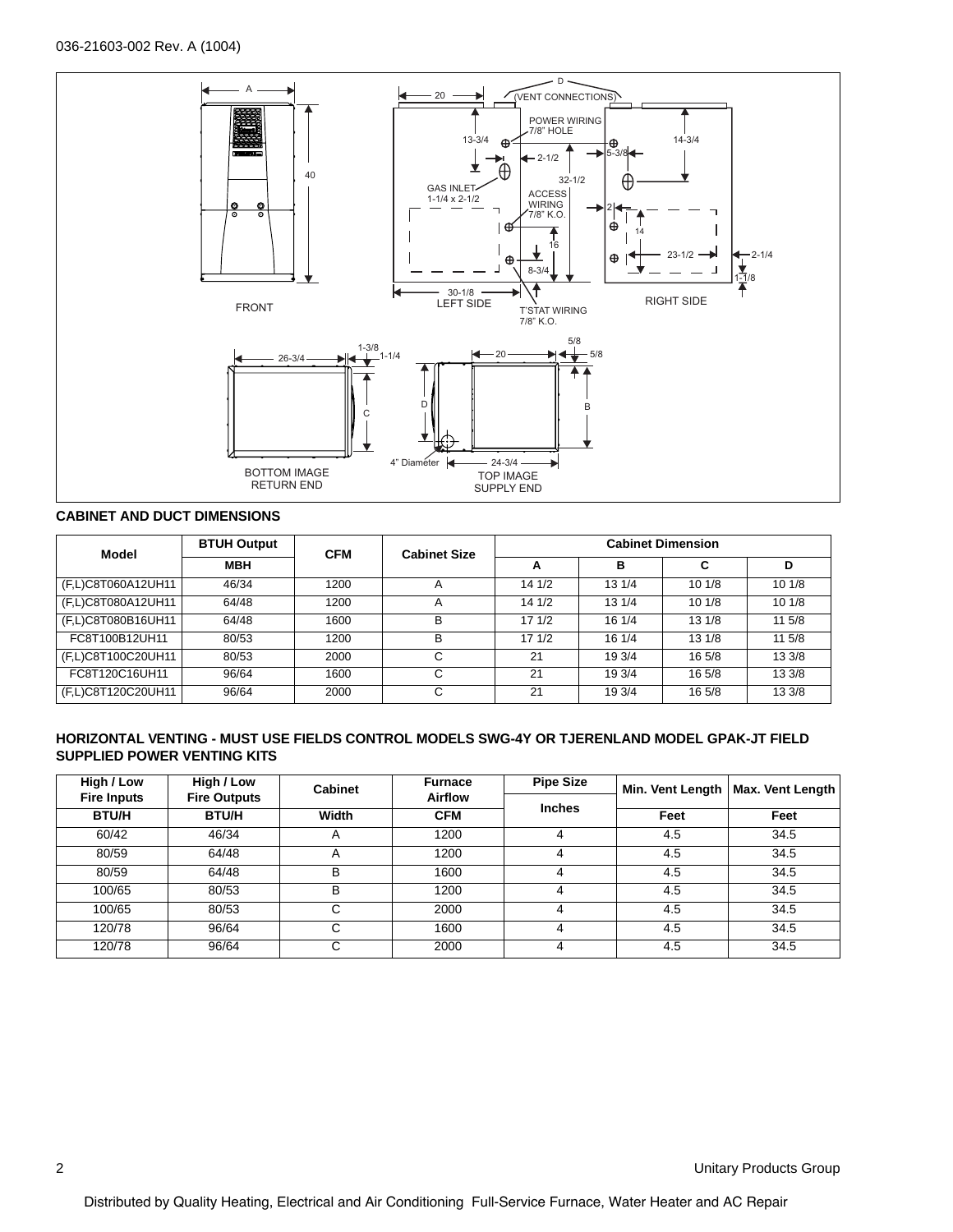#### **RATINGS & PHYSICAL / ELECTRICAL DATA**

| <b>Model</b>       | Output     |      | <b>Nominal</b> | <b>Cabinet</b><br>Width      | <b>AFUE</b>   | Air Temp. Rise                          |              | Max. Outlet<br>Air Temp. |
|--------------------|------------|------|----------------|------------------------------|---------------|-----------------------------------------|--------------|--------------------------|
|                    | <b>MBH</b> |      | <b>CFM</b>     | In.                          |               | °F                                      |              | °F                       |
| (F,L)C8T060A12UH11 | 46/34      |      | 1200           | $14 - 1/2$                   | 80.0          | 25-55                                   |              | 165                      |
| (F,L)C8T080A12UH11 | 64/48      |      | 1200           | $14 - 1/2$                   | 80.0          | 30-60                                   |              | 175                      |
| (F,L)C8T080B16UH11 | 64/48      |      | 1600           | 17 1/2                       | 80.0          | $25 - 55$                               |              | 160                      |
| FC8T100B12UH11     | 80/53      |      | 1200           | 171/2                        | 80.0          | $25 - 55$                               |              | 170                      |
| (F,L)C8T100C20UH11 | 80/53      |      | 2000           | 21                           | 80.0          | $25 - 55$                               |              | 160                      |
| FC8T120C16UH11     | 96/64      |      | 1600           |                              | 80.0          | 25-55                                   |              | 180                      |
| (F,L)C8T120C20UH11 | 96/64      | 2000 |                | 21                           | 80.0          | $25 - 55$                               |              | 170                      |
| <b>Model</b>       | Output     |      | <b>Blower</b>  | <b>Blower</b><br><b>Size</b> | Total<br>Unit | <b>Max Over-current</b><br>Size (awg) @ | Min.<br>Wire | Operation<br>WGT.        |
|                    | MBH        | Hp   | Amps           | In.                          | Amps          | 75 ft.protect                           | one way      | <b>LBS</b>               |
| (F,L)C8T060A12UH11 | 46/34      | 1/3  | 6.2            | $10 \times 7$                | 9.0           | 20                                      | 14           | 107                      |
| (F,L)C8T080A12UH11 | 64/48      | 1/3  | 6.2            | $10 \times 7$                | 9.0           | 20                                      | 14           | 119                      |
| (F,L)C8T080B16UH11 | 64/48      | 3/4  | 11.5           | $11 \times 8$                | 12.0          | 20                                      | 14           | 129                      |
| FC8T100B12UH11     | 80/53      | 1/2  | 7.0            | $10 \times 8$                | 12.0          | 20                                      | 14           | 131                      |
| (F,L)C8T100C20UH11 | 80/53      | 1.0  | 12.2           | $11 \times 10$               | 14.0          | 20                                      | 12           | 149                      |
| FC8T120C16UH11     | 96/64      | 1/2  | 10.4           | $10 \times 10$               | 12.0          | 20                                      | 14           | 149                      |
| (F,L)C8T120C20UH11 | 96/64      | 1.0  | 12.2           | $11 \times 10$               | 14.0          | 20                                      | 12           | 151                      |

Annual Fuel Utilization Efficiency (AFUE) numbers are determined in accordance with DOE Test procedures.<br>Wire size and over current protection must comply with the National Electrical Code (NFPA-70-latest edition) and all

The furnace shall be installed so that the electrical components are protected from water.

### **FILTER SIZES**

| <b>Cabinet Size</b> | Side (in)      | Bottom (in)    |
|---------------------|----------------|----------------|
|                     | $16 \times 26$ | $14 \times 26$ |
| ь                   | $16 \times 26$ | $16 \times 26$ |
|                     | $(2)$ 16 x 26  | $20 \times 26$ |
|                     | $(2)$ 16 x 26  | $20 \times 26$ |

 \* ESP (External Static Pressure) .5" WG is at furnace outlet ahead of cooling coil. NOTES:

1. All filters must be high velocity cleanable type.

2. Air flows above 1800 CFM require either return from two sides or one side plus bottom.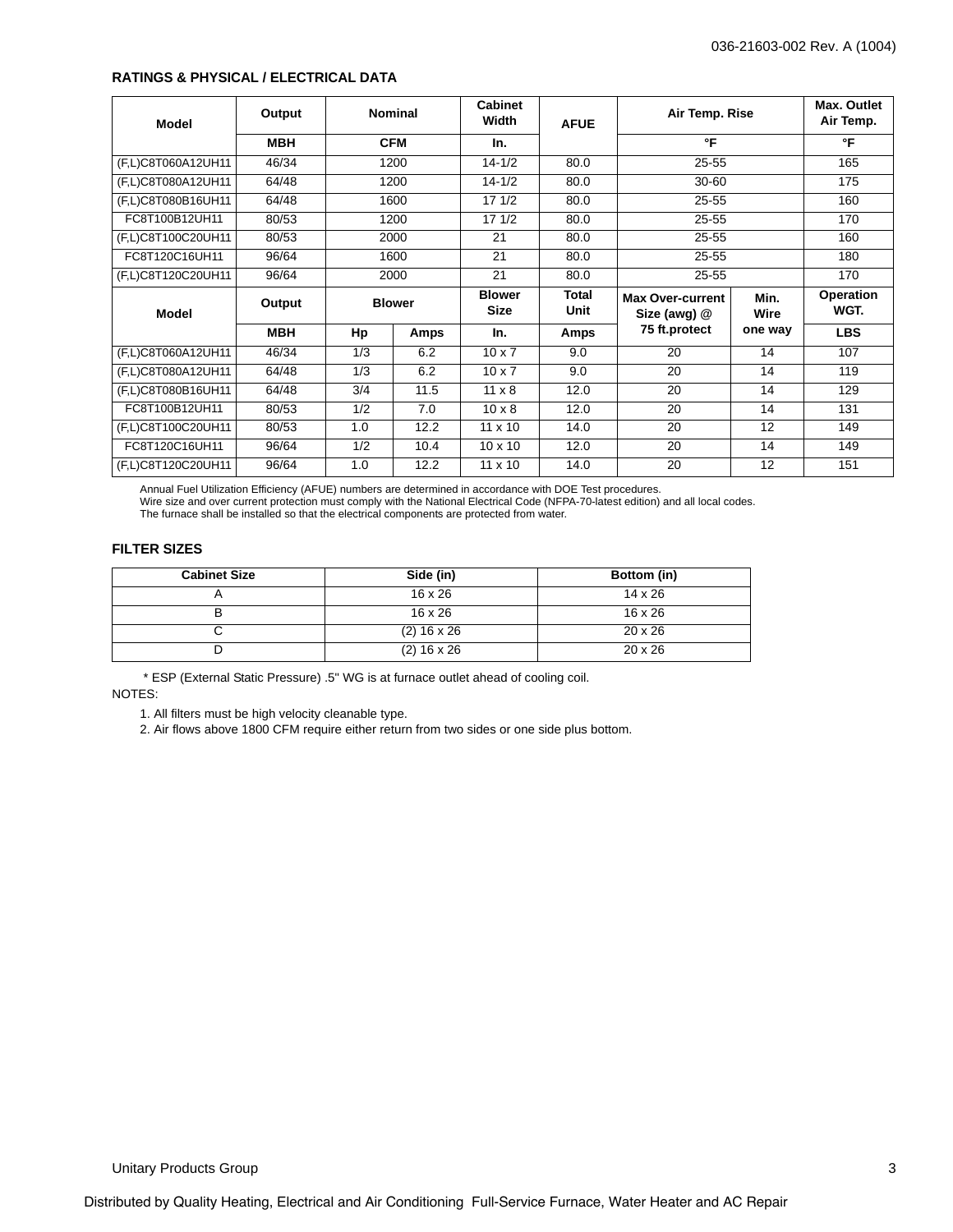#### 036-21603-002 Rev. A (1004)

|  |  | TABLE 1: Blower Performance CFM - Upflow (without filter) - Bottom Return |
|--|--|---------------------------------------------------------------------------|
|  |  |                                                                           |

| <b>MODELS</b>      |                    |      |      |      |      | Two Stage Bottom Airflow Data (SCFM) |      |      |      |      |      |
|--------------------|--------------------|------|------|------|------|--------------------------------------|------|------|------|------|------|
| Input /            | <b>Speed</b>       |      |      |      |      | Ext. Static Pressure (in. H2O)       |      |      |      |      |      |
| <b>CFM</b>         |                    | 0.1  | 0.2  | 0.3  | 0.4  | 0.5                                  | 0.6  | 0.7  | 0.8  | 0.9  | 1.0  |
|                    | High               | 1570 | 1490 | 1420 | 1340 | 1250                                 | 1180 | 1090 | 990  | 870  | 700  |
| (F,L)C8T060A12UH11 | Medium High        | 1410 | 1360 | 1310 | 1250 | 1190                                 | 1090 | 1020 | 920  | 810  | 650  |
|                    | <b>Medium Low</b>  | 1200 | 1180 | 1150 | 1100 | 1050                                 | 990  | 920  | 830  | 700  | 580  |
|                    | Low                | 960  | 960  | 950  | 930  | 900                                  | 840  | 800  | 720  | 610  | 500  |
|                    | High               | 1590 | 1520 | 1460 | 1380 | 1300                                 | 1240 | 1150 | 1050 | 930  | 800  |
| (F,L)C8T080A12UH11 | Medium High        | 1400 | 1360 | 1310 | 1260 | 1200                                 | 1140 | 1070 | 960  | 860  | 740  |
|                    | <b>Medium Low</b>  | 1180 | 1160 | 1130 | 1090 | 1040                                 | 990  | 920  | 840  | 750  | 640  |
|                    | Low                | 940  | 940  | 940  | 920  | 880                                  | 840  | 790  | 710  | 630  | 530  |
|                    | <b>High</b>        | 1850 | 1820 | 1790 | 1750 | 1690                                 | 1630 | 1570 | 1500 | 1430 | 1330 |
| (F,L)C8T080B16UH11 | Medium             | 1470 | 1450 | 1440 | 1430 | 1390                                 | 1360 | 1310 | 1270 | 1220 | 1150 |
|                    | Low                | 1260 | 1260 | 1260 | 1260 | 1250                                 | 1200 | 1150 | 1110 | 1070 | 1010 |
|                    | High               | 1700 | 1620 | 1560 | 1480 | 1390                                 | 1300 | 1210 | 1110 | 970  | 820  |
| FC8T100B12UH11     | <b>Medium High</b> | 1430 | 1400 | 1350 | 1300 | 1230                                 | 1160 | 1080 | 980  | 870  | 710  |
|                    | Medium Low         | 1180 | 1170 | 1160 | 1130 | 1080                                 | 1030 | 1000 | 860  | 750  | 510  |
|                    | Low                | 950  | 950  | 930  | 920  | 880                                  | 840  | 790  | 720  | 620  | 530  |
|                    | <b>High</b>        | 2590 | 2500 | 2400 | 2280 | 2180                                 | 2080 | 1970 | 1840 | 1720 | 1560 |
| (F,L)C8T100C20UH11 | Medium High        | 2180 | 2120 | 2040 | 1980 | 1900                                 | 1810 | 1720 | 1600 | 1480 | 1320 |
|                    | <b>Medium Low</b>  | 1750 | 1720 | 1680 | 1640 | 1580                                 | 1520 | 1440 | 1350 | 1220 | 1060 |
|                    | Low                | 1450 | 1420 | 1380 | 1330 | 1300                                 | 1240 | 1160 | 1070 | 970  | 860  |
|                    | <b>High</b>        | 2020 | 1930 | 1820 | 1730 | 1640                                 | 1540 | 1400 | 1250 | 1090 | 920  |
| FC8T120C16UH11     | Medium             | 1750 | 1710 | 1650 | 1590 | 1490                                 | 1390 | 1290 | 1160 | 1010 | 810  |
|                    | Low                | 1540 | 1500 | 1460 | 1410 | 1350                                 | 1260 | 1180 | 1060 | 910  | 750  |
|                    | High               | 2500 | 2400 | 2320 | 2220 | 2110                                 | 2000 | 1870 | 1750 | 1610 | 1450 |
| FC8T120C16UH11     | Medium High        | 2130 | 2070 | 1990 | 1920 | 1840                                 | 1760 | 1660 | 1570 | 1460 | 1320 |
|                    | <b>Medium Low</b>  | 1700 | 1680 | 1650 | 1620 | 1560                                 | 1500 | 1410 | 1320 | 1210 | 1070 |
|                    | Low                | 1420 | 1390 | 1360 | 1330 | 1290                                 | 1240 | 1150 | 1060 | 950  | 840  |

NOTES

1. Airflow expressed in standard cubic feet per minute (CFM) and in cubic meters per minute  $(m^3/min)$ .

2. Motor voltage at 115 V.

\* Input / CFM / Cabinet Width (A=14-1/2, B=17-1/2, C=21, D=24-1/2).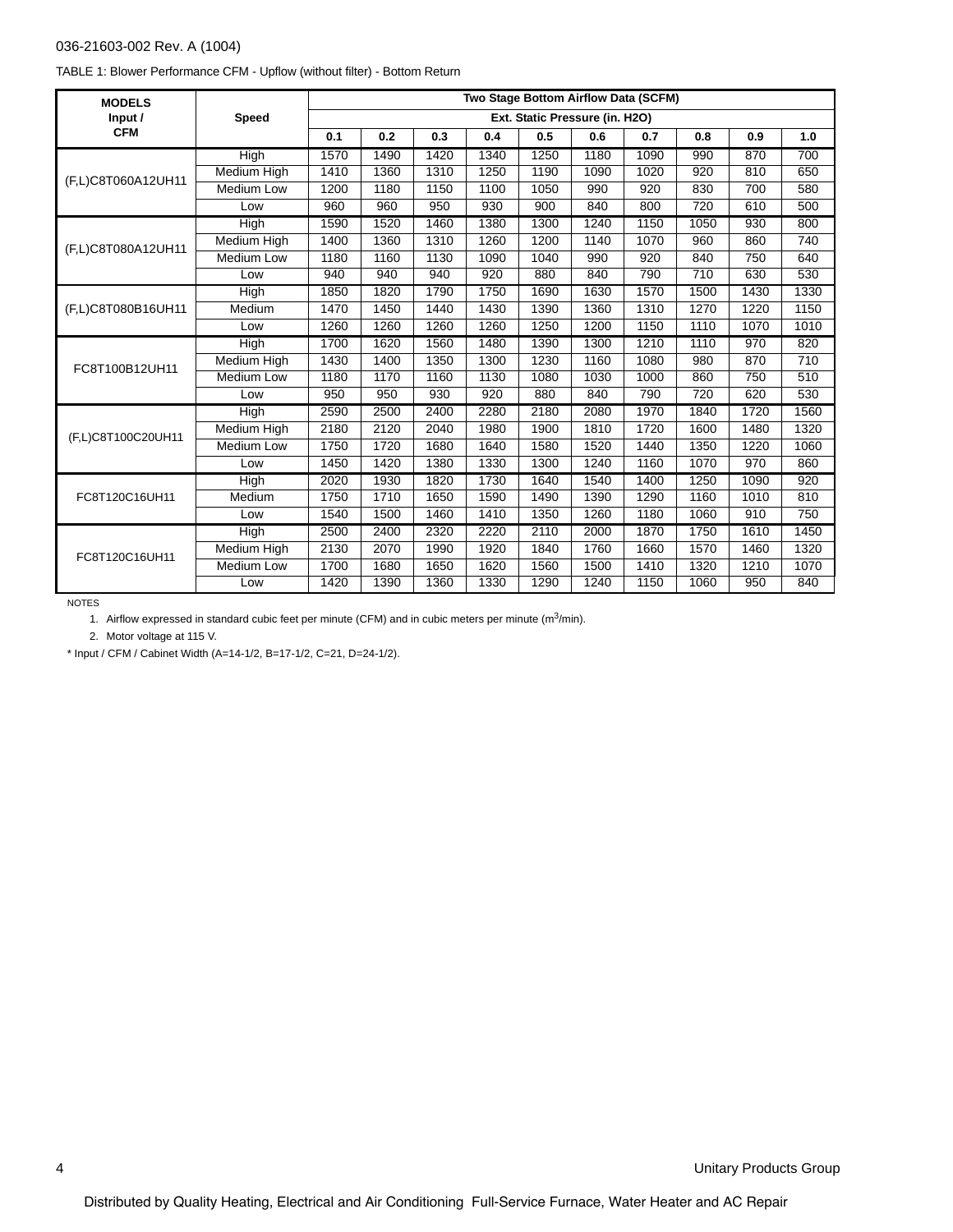| <b>MODELS</b>      |                    |      |      |      |      | Two Stage Left Side Airflow Data (SCFM) |      |      |      |      |      |
|--------------------|--------------------|------|------|------|------|-----------------------------------------|------|------|------|------|------|
| Input /            | <b>Speed</b>       |      |      |      |      | Ext. Static Pressure (in. H2O)          |      |      |      |      |      |
| <b>CFM</b>         |                    | 0.1  | 0.2  | 0.3  | 0.4  | 0.5                                     | 0.6  | 0.7  | 0.8  | 0.9  | 1.0  |
|                    | High               | 1770 | 1690 | 1630 | 1560 | 1490                                    | 1390 | 1290 | 1190 | 1050 | 920  |
|                    | <b>Medium High</b> | 1400 | 1380 | 1350 | 1320 | 1280                                    | 1230 | 1160 | 1060 | 930  | 780  |
| (F,L)C8T060A12UH11 | <b>Medium Low</b>  | 1120 | 1130 | 1150 | 1130 | 1120                                    | 1080 | 1000 | 950  | 790  | 630  |
|                    | Low                | 880  | 900  | 900  | 900  | 880                                     | 850  | 790  | 730  | 660  | 530  |
|                    | <b>High</b>        | 1790 | 1720 | 1670 | 1590 | 1530                                    | 1450 | 1350 | 1260 | 1140 | 1000 |
| (F,L)C8T080A12UH11 | Medium High        | 1420 | 1370 | 1350 | 1320 | 1280                                    | 1230 | 1170 | 1090 | 990  | 840  |
|                    | <b>Medium Low</b>  | 1080 | 1120 | 1110 | 1100 | 1080                                    | 1040 | 1000 | 920  | 820  | 690  |
|                    | Low                | N/A  | 900  | 900  | 890  | 870                                     | 850  | 800  | 730  | 670  | 560  |
| (F,L)C8T080B16UH11 | High               | 2000 | 1960 | 1930 | 1900 | 1800                                    | 1760 | 1710 | 1640 | 1550 | 1460 |
|                    | Medium             | 1440 | 1440 | 1430 | 1420 | 1400                                    | 1380 | 1340 | 1300 | 1220 | 1150 |
|                    | Low                | 1220 | 1230 | 1230 | 1230 | 1200                                    | 1190 | 1170 | 1160 | 1110 | 1050 |
|                    | High               | 1780 | 1710 | 1640 | 1560 | 1490                                    | 1390 | 1290 | 1180 | 1030 | 820  |
| FC8T100B12UH11     | Medium High        | 1430 | 1410 | 1370 | 1340 | 1280                                    | 1220 | 1140 | 1040 | 890  | 730  |
|                    | Medium Low         | 1140 | 1170 | 1150 | 1120 | 1080                                    | 1040 | 970  | 890  | 760  | 630  |
|                    | Low                | 920  | 940  | 950  | 940  | 920                                     | 890  | 850  | 770  | 660  | 560  |
|                    | <b>High</b>        | 2770 | 2670 | 2610 | 2540 | 2450                                    | 2340 | 2210 | 2070 | 1890 | 1730 |
| (F,L)C8T100C20UH11 | <b>Medium High</b> | 2120 | 2060 | 2030 | 2000 | 1950                                    | 1880 | 1810 | 1720 | 1580 | 1370 |
|                    | Medium Low         | 1690 | 1660 | 1630 | 1610 | 1560                                    | 1490 | 1420 | 1350 | 1240 | 1070 |
|                    | Low                | 1390 | 1370 | 1330 | 1290 | 1250                                    | 1200 | 1120 | 1010 | 910  | 850  |
|                    | <b>High</b>        | 2160 | 2070 | 1990 | 1900 | 1800                                    | 1690 | 1580 | 1430 | 1260 | 1000 |
| FC8T120C16UH11     | Medium             | 1760 | 1720 | 1690 | 1630 | 1560                                    | 1480 | 1390 | 1250 | 1080 | 890  |
|                    | Low                | 1510 | 1490 | 1470 | 1440 | 1380                                    | 1300 | 1210 | 1110 | 950  | 780  |
|                    | <b>High</b>        | 2740 | 2650 | 2560 | 2480 | 2380                                    | 2280 | 2170 | 1990 | 1840 | 1650 |
| FC8T120C16UH11     | Medium High        | 2120 | 2090 | 2040 | 2000 | 1940                                    | 1870 | 1780 | 1680 | 1550 | 1370 |
|                    | <b>Medium Low</b>  | 1690 | 1670 | 1650 | 1610 | 1560                                    | 1510 | 1440 | 1310 | 1160 | 1030 |
|                    | Low                | 1390 | 1360 | 1330 | 1300 | 1250                                    | 1190 | 1100 | 1020 | 940  | 840  |

NOTES

1. Airflow expressed in standard cubic feet per minute (CFM) and in cubic meters per minute (m<sup>3</sup>/min).

2. Return air is through side opposite motor (left side).

3. Motor voltage at 115 V.

\* Input / CFM / Cabinet Width (A=14-1/2, B=17-1/2, C=21, D=24-1/2).







Field Wiring for Two Stage Thermostat

Field Wiring for Single Stage Thermostat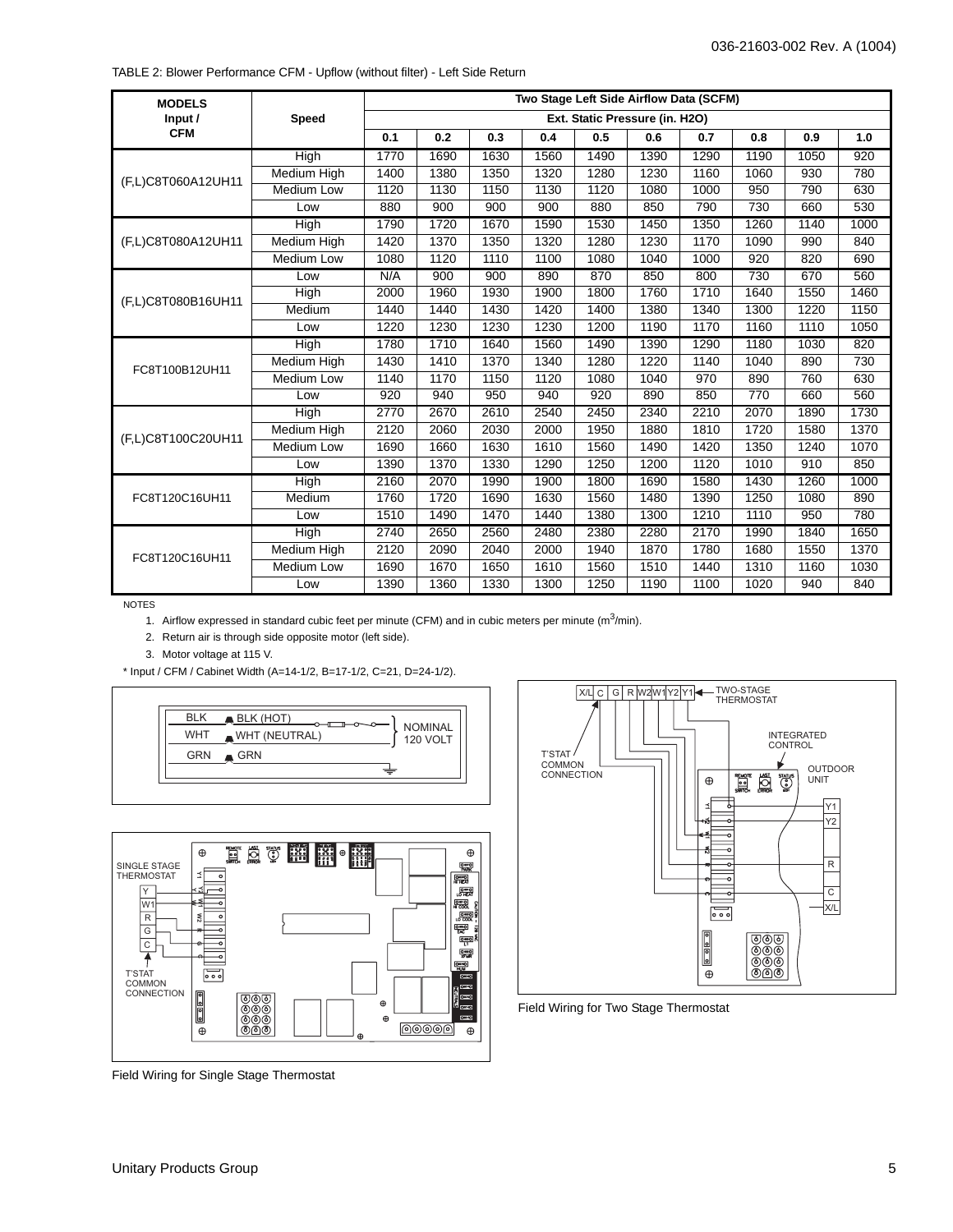#### 036-21603-002 Rev. A (1004)

#### **FILTER PERFORMANCE**

The airflow capacity data published in the "Blower Performance" table listed above represents blower performance WITHOUT filters. To determine the approximate blower performance of the system, apply the filter drop value for the filter being used or select an appropriate value from the "Filter Performance" table shown below.

**NOTE:** The filter pressure drop values in the "Filter Performance" table shown below are typical values for the type of filter listed and should only be used as a guideline. Actual pressure drop ratings for each filter type vary between filter manufacturer.

| <b>Airflow</b> |                 | <b>Minimum Opening Size</b> | <b>Filter Type</b> |                   |                        |             |                |             |  |  |
|----------------|-----------------|-----------------------------|--------------------|-------------------|------------------------|-------------|----------------|-------------|--|--|
| Range          |                 |                             |                    | <b>Disposable</b> | <b>WASHABLE FIBER*</b> |             | <b>Pleated</b> |             |  |  |
|                | Opening         | : Openings                  | Opening            | 2 Openings        | Opening                | 2 Openings  | Opening        | 2 Openings  |  |  |
| CFM            | ln <sup>3</sup> | ln <sup>3</sup>             | <b>INWC</b>        | <b>INWC</b>       | <b>INWC</b>            | <b>INWC</b> | <b>INWC</b>    | <b>INWC</b> |  |  |

0 - 750 | 230 | 0.01 | 0.01 | 0.01 | 0.01 | 0.15 751 - 1000 | 330 | | 0.05 | | 0.05 | 0.05 | | 0.2 1001 - 1250 | 330 | 0.1 | 0.1 | 0.1 | 0.2 | 0.2 1251 - 1500 | 330 | | 0.1 | | 0.1 | 0.1 | 0.25

1501 - 1750 | 380 | 658 | 0.15 | 0.09 | 0.14 | 0.08 | 0.3 | 0.17 1751 - 2000 | 380 | 658 | 0.19 | 0.11 | 0.18 | 0.1 | 0.3 | 0.17 2001 & Above | 463 | 658 | 0.19 | 0.11 | 0.18 | 0.1 | 0.3 | 0.17

#### **FILTER PERFORMANCE - PRESSURE DROP INCHES W.C.**

\* Washable fiber are the type supplied with furnace (if supplied).

#### **APPLYING FILTER PRESSURE DROP TO DETERMINE SYSTEM AIRFLOW**

To determine the approximate airflow of the unit with a filter in place, follow the steps below:

- 1. Select the filter type.
- 2. Select the number of return air openings or calculate the return opening size in square inches to determine the proper filter pressure drop.
- 3. Determine the External System Static Pressure (ESP) without the filter.
- 4. Select a filter pressure drop from the table based upon the number of return air openings or return air opening size and add to the ESP from Step 3 to determine the total system static.
- 5. If total system static matches a ESP value in the airflow table (i.e. 0.20 w.c. (50 Pa), 0.60 w.c. (150 Pa), etc,) the system airflow corresponds to the intersection of the ESP column and Model/Blower Speed row.
- 6. If the total system static falls between ESP values in the table (i.e. 0.58 w.c. (144 Pa), 0.75 w.c. (187 Pa), etc.), the static pressure may be rounded to the nearest value in the table determining the airflow using Step 5 or calculate the airflow by using the following example.

Example: For a 130,000 BTUH (38.06 kW) furnace with 2 return openings and operating on high-speed blower, it is found that total system static is 0.58" w.c. To determine the system airflow, complete the following steps:

Obtain the airflow values at 0.50 w.c. (125 Pa) & 0.60 w.c. (150 Pa) ESP.

Airflow  $@$  0.50": 2125 CFM (60.17 m<sup>3</sup>/min)

Airflow @ 0.60": 2035 CFM (57.62 m<sup>3</sup>/min)

Subtract the airflow @ 0.50 w.c. (125 Pa) from the airflow @ 0.60 w.c. (150 Pa) to obtain airflow difference.

2035 - 2125 = -90 CFM (2.55 m<sup>3</sup>/min)

Subtract the total system static from 0.50 w.c. (125 Pa) and divide this difference by the difference in ESP values in the table, 0.60 w.c. (150 Pa) - 0.50 w.c. (125 Pa), to obtain a percentage.

 $(0.58 - 0.50) / (0.60 - 0.50) = 0.8$ 

Multiply percentage by airflow difference to obtain airflow reduction.  $(0.8) X (-90) = -72$ 

Subtract airflow reduction value to airflow @ 0.50 w.c. (125 Pa) to obtain actual airflow @ 0.58 inwc (144 Pa) ESP.  $2125 - 72 = 2053$ 

**UNIT CLEARANCES TO COMBUSTIBLES (ALL DIMENSIONS IN INCHES) (ALL SURFACES IDENTIFIED WITH THE UNIT IN AN UPFLOW CONFIGURATION)**

| <b>APPLICATION</b>       |                |     |          |          | TOP FRONT REAR LEFT SIDE RIGHT SIDE | <b>FLUE</b>  | <b>FLOOR/</b>      |            | CLOSET ALCOVE ATTIC |            | LINE             |
|--------------------------|----------------|-----|----------|----------|-------------------------------------|--------------|--------------------|------------|---------------------|------------|------------------|
|                          | In.            | In. | In.      | In. (cm) | In. (cm)                            | $\ln$ . (cm) | <b>BOTTOM</b>      |            |                     |            | <b>CONTACT</b>   |
| <b>UPFLOW</b>            |                | 6   | 0        |          | ا 3                                 | 6            | <b>COMBUSTIBLE</b> | <b>YES</b> | YES                 | <b>YES</b> | NO.              |
| <b>UPFLOW B-VENT</b>     |                |     | 0        |          |                                     |              | <b>COMBUSTIBLE</b> | <b>YES</b> | YES                 | <b>YES</b> | <b>NO</b>        |
| <b>HORIZONTAL</b>        | 3 <sup>2</sup> | 6   | $\Omega$ |          |                                     | 6            | <b>COMBUSTIBLE</b> | NO.        | <b>YES</b>          | <b>YES</b> | YES <sup>3</sup> |
| <b>HORIZONTAL B-VENT</b> |                | 3   | $\Omega$ |          |                                     |              | <b>COMBUSTIBLE</b> | NO.        | YES                 | <b>YES</b> | YES <sup>3</sup> |

1 14-1/2" cabinet models only. All other units "0" clearance.<br>2 14-1/2" cabinet left airflow applications only. All other units

2 14-1/2" cabinet left airflow applications only. All other units and right hand airflow applications "0" clearance.

3 Line contact only permitted between lines formed by the intersection of the rear panel and side panel (top in horizontal position) of the furnace jacket and building joists, studs or framing.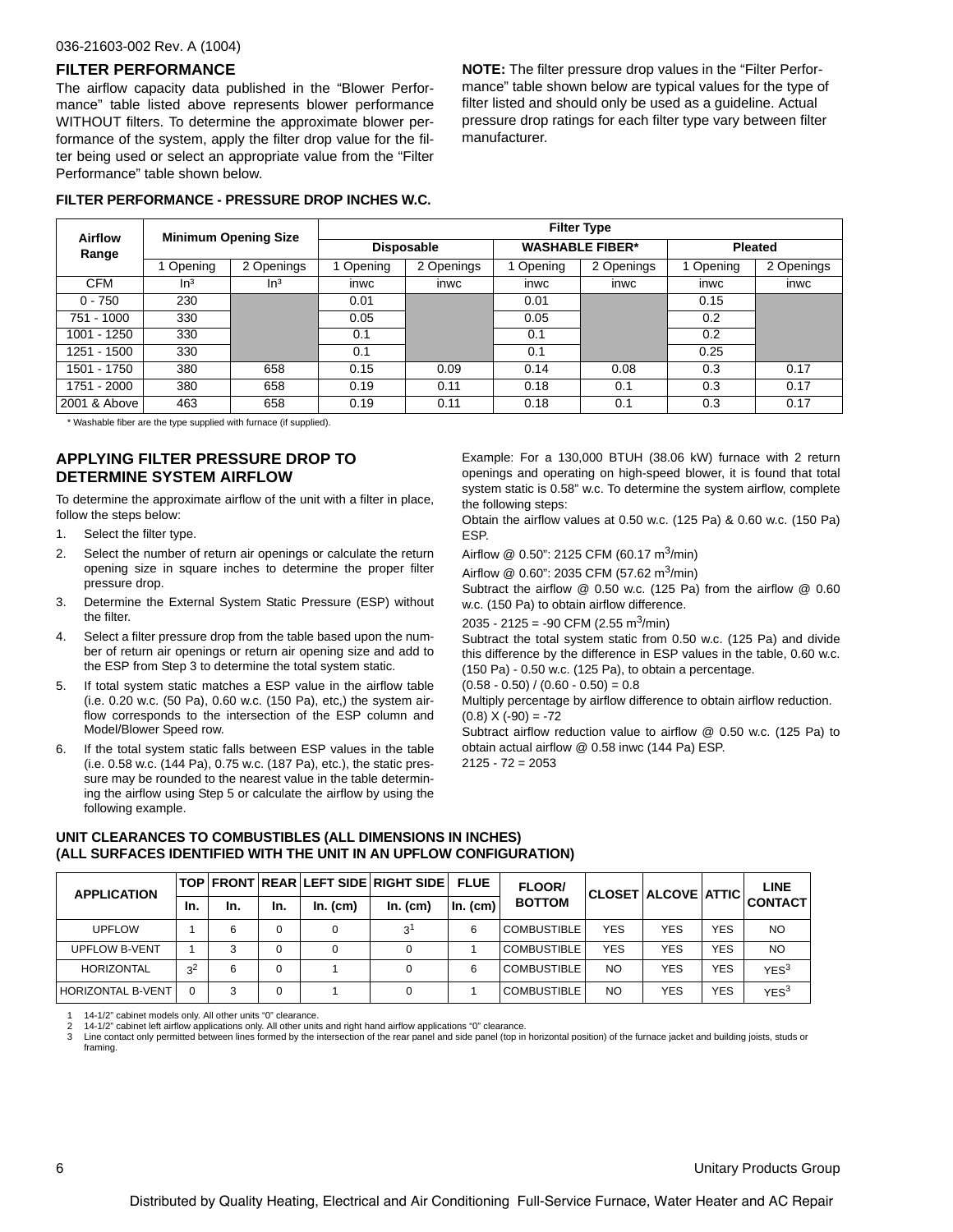## **ACCESSORIES**

# **PROPANE (LP) CONVERSION KIT -**

## **1NP0480 - All units**

This accessory conversion kit may be used to convert natural gas (N) units for propane (LP) operation. Conversions must be made by qualified distributor or dealer personnel.

### **EXTERNAL BOTTOM RETURN FILTER RACK W/FILTER -**

Provides a cleanable, high velocity type filter and filter rack. Attaches to the bottom of the furnace.

1BR0314 - For 14-1/2" cabinets

1BR0317 - For 17-1/2" cabinets

1BR0321 - For 21" cabinets

1BR0324 - For 24-1/2" cabinets

## **HIGH ALTITUDE PRESSURE SWITCHES -**

Used to convert units for operation at altitudes from 4,500 ft. to 10,000 ft.

| Input<br>(MBH) | Output<br>(MBH) | 2,000 Ft. to<br>5,500 Ft. | >5,500 Ft. to<br>0,000 Ft. |
|----------------|-----------------|---------------------------|----------------------------|
| 40             | 32              | 1PS0301                   | 1PS0301                    |
| 60             | 48              | 1PS0301                   | 1PS0301                    |
| 80             | 64              | 1PS0302                   | 1PS0302                    |
| 100            | 80              | 1PS0312                   | 1PS0311                    |
| 115            | 92              | 1PS0312                   | 1PS0311                    |
| 130            | 104             | 1PS0312                   | 1PS0311                    |

| <b>FIELD INSTALLED ACCESSORIES- ELECTRICAL</b> |                                                                                                                                                           |                   |  |  |  |  |  |  |
|------------------------------------------------|-----------------------------------------------------------------------------------------------------------------------------------------------------------|-------------------|--|--|--|--|--|--|
| <b>MODEL NO.</b>                               | <b>DESCRIPTION</b>                                                                                                                                        | <b>USED WITH</b>  |  |  |  |  |  |  |
| 2ET0770010124                                  | THERMOSTAT-Two-stage Heat/ Cool, deluxe 24V                                                                                                               | <b>ALL MODELS</b> |  |  |  |  |  |  |
| 2TH04701024                                    | THERMOSTAT- Two-stage Heat/Cool, Auto or manual changeover.<br>System Switch: Heat-Off-Cool-Auto.<br>Fan Switch: On-Auto.                                 | ALL MODELS        |  |  |  |  |  |  |
| 2ET07700424                                    | THERMOSTAT-Two-stage Heat/Cool. Programmable electronic (5+1+1),<br>Auto or manual changeover.<br>System Switch: Heat-Off-Cool-Auto. Fan Switch: Auto-On. | ALL MODELS        |  |  |  |  |  |  |
| 2TC03700124                                    | <b>TWINNING CONTROL</b>                                                                                                                                   | <b>ALL MODELS</b> |  |  |  |  |  |  |